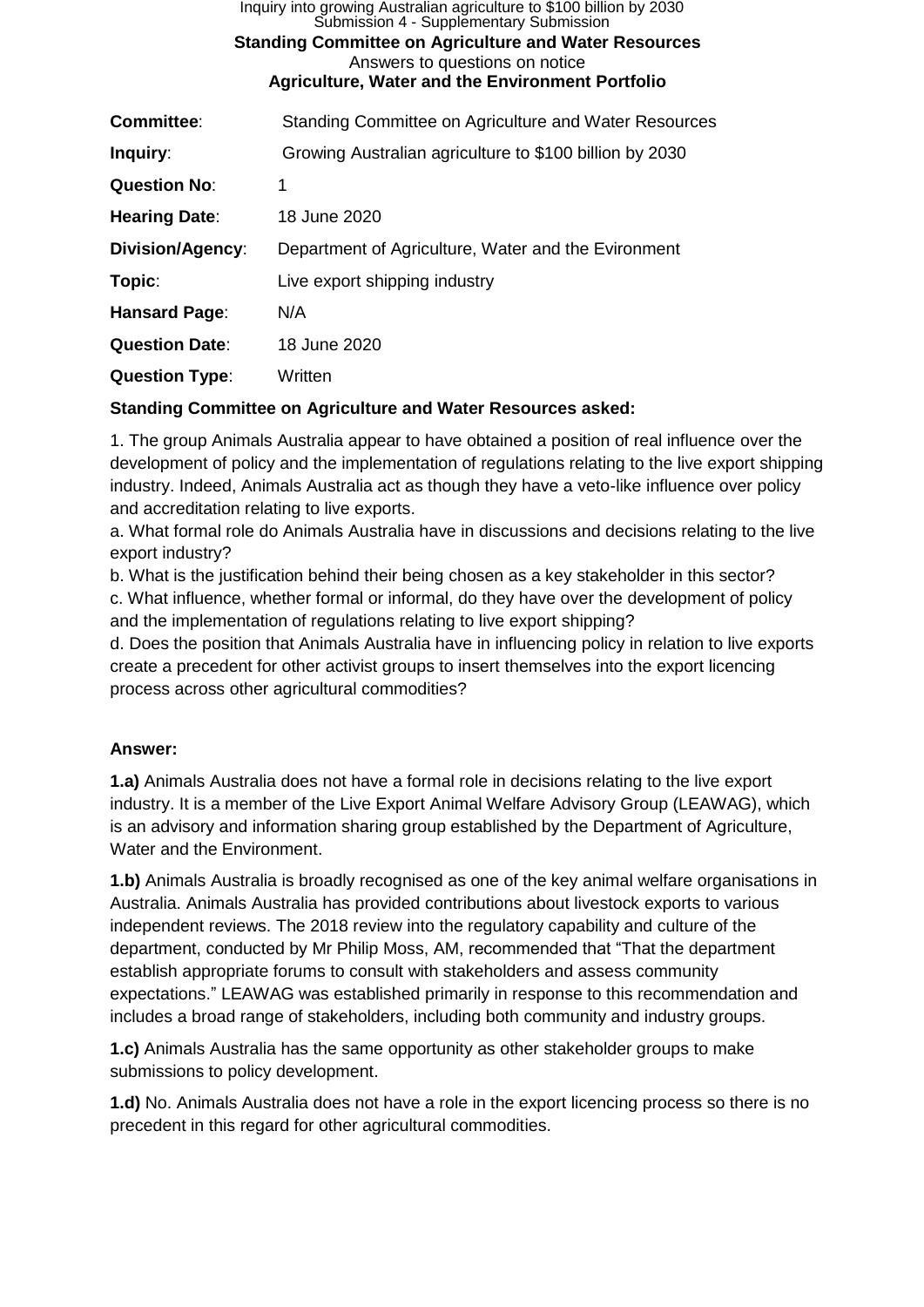| Inquiry into growing Australian agriculture to \$100 billion by 2030<br>Submission 4 - Supplementary Submission<br><b>Standing Committee on Agriculture and Water Resources</b><br>Answers to questions on notice<br><b>Agriculture, Water and the Environment Portfolio</b> |                                                         |  |
|------------------------------------------------------------------------------------------------------------------------------------------------------------------------------------------------------------------------------------------------------------------------------|---------------------------------------------------------|--|
| <b>Committee:</b>                                                                                                                                                                                                                                                            | Standing Committee on Agriculture and Water Resources   |  |
| Inquiry:                                                                                                                                                                                                                                                                     | Growing Australian agriculture to \$100 billion by 2030 |  |
| <b>Question No:</b>                                                                                                                                                                                                                                                          | $2$ and $3$                                             |  |
| <b>Hearing Date:</b>                                                                                                                                                                                                                                                         | 18 June 2020                                            |  |
| <b>Division/Agency:</b>                                                                                                                                                                                                                                                      | Department of Agriculture, Water and the Environment    |  |
| Topic:                                                                                                                                                                                                                                                                       | Citrus Australia                                        |  |
| Hansard Page:                                                                                                                                                                                                                                                                | N/A                                                     |  |
| <b>Question Date:</b>                                                                                                                                                                                                                                                        | 18 June 2020                                            |  |
| <b>Question Type:</b>                                                                                                                                                                                                                                                        | Written                                                 |  |

**Standing Committee on Agriculture and Water Resources asked:**

- 2. The Committee received evidence from Citrus Australia that the Department, in its role as the certifying authority for exports, takes an 'over-zealous' approach to managing the protocols required by importing countries. Citrus Australia additionally suggested that the Department's onerous conditions and increasing export fees were threatening the global competitiveness of producers. How do you respond to these statements? Is there any scope for reducing the compliance costs experienced by exporters?
- 3. The Department's market access work, and in particular its prioritisation of access negotiations was questioned by Citrus Australia as well as fruit and vegetable export representatives in Tasmania. Particular issues raised included:
	- a. delays in getting market access in Indonesia for seed potatoes,<sup>[2]</sup>
	- b. the negotiation of persimmon trade to Thailand, which resulted in no actual trade, when this effort may have been better directed at sectors such as citrus and table grapes that have significant export growth potential.<sup>[3]</sup>

How do you respond to these questions?

# References:

<sup>1</sup>Citrus Australia, [Submission 66,](https://www.aph.gov.au/DocumentStore.ashx?id=9d18bcbe-d808-4b51-b782-0cd3b33c9215&subId=673328) pp 3-4; Mr Nathan Hancock, Chief Executive Officer, Citrus Australia, [Official Committee Hansard,](https://parlinfo.aph.gov.au/parlInfo/download/committees/commrep/b6eb9a0f-ef7d-41f8-9a2c-3f85965d171a/toc_pdf/Standing%20Committee%20on%20Agriculture%20and%20Water%20Resources_2019_11_04_7323_Official.pdf;fileType=application%2Fpdf) 4 November 2019, Mildura, p. 8.

<sup>2</sup>Mr Ian Locke, Export Facilitator, Tasmanian Fruit and Vegetable Export Facilitation Group, [Official Committee Hansard,](https://parlinfo.aph.gov.au/parlInfo/download/committees/commrep/600c7d7e-7795-427a-b660-0c8158bf21f3/toc_pdf/Standing%20Committee%20on%20Agriculture%20and%20Water%20Resources_2019_11_05_7326_Official.pdf;fileType=application%2Fpdf) 5 November 2019, Devonport, p. 6.

<sup>3</sup>Citrus Australia, [Submission 66,](https://www.aph.gov.au/DocumentStore.ashx?id=9d18bcbe-d808-4b51-b782-0cd3b33c9215&subId=673328) pp 3-4

# **Answer:**

2. Australia's export certification system benefits our horticulture exporters and our \$50 billion agriculture industries by giving our trading partners assurance that our agricultural exports are free of pests and diseases. This regulatory effort is a key factor behind horticulture exporters being able to maintain and expand their access to lucrative overseas export markets - increasing the profitability of our exports and the return to growers. One aspect of the departments regulatory oversight of the export pathway utilises the accreditation of growers and pack houses to ensure that on farm pest monitoring and control activities are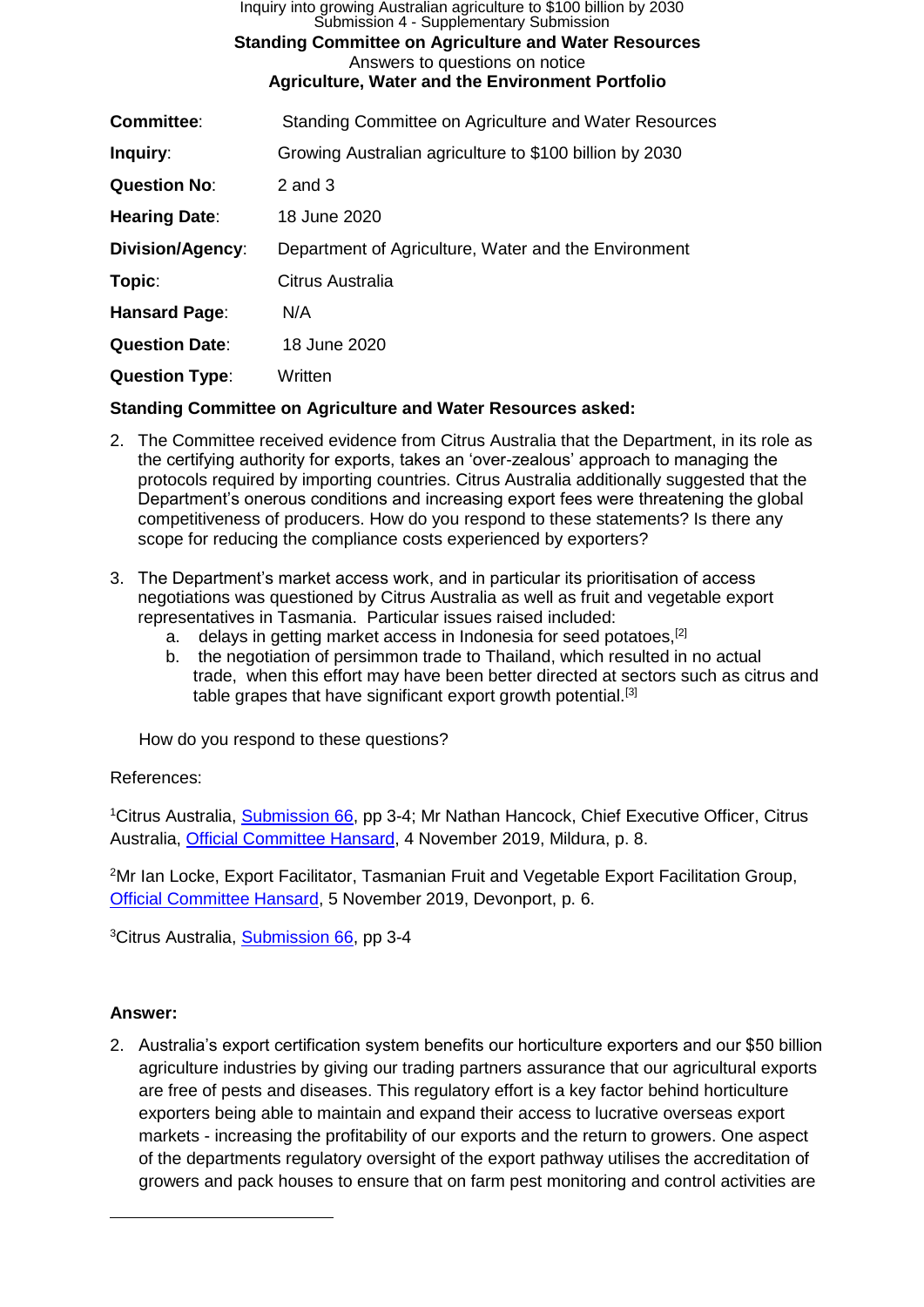| Inquiry into growing Australian agriculture to \$100 billion by 2030<br>Submission 4 - Supplementary Submission<br><b>House Standing Committee on Agriculture and Water Resources</b><br>Answers to questions on notice |                                                                                   |  |
|-------------------------------------------------------------------------------------------------------------------------------------------------------------------------------------------------------------------------|-----------------------------------------------------------------------------------|--|
| <b>Agriculture, Water and the Environment Portfolio</b>                                                                                                                                                                 |                                                                                   |  |
| <b>Committee:</b>                                                                                                                                                                                                       | House of Representatives Standing Committee on Agriculture and Water<br>Resources |  |
| Inquiry:                                                                                                                                                                                                                | Inquiry into growing Australian agriculture to \$100 billion by 2030              |  |
| <b>Hearing Date:</b>                                                                                                                                                                                                    | 18 June 2020                                                                      |  |
| Division/Agency:                                                                                                                                                                                                        | Department of Agriculture, Water and the Environment                              |  |
| Topic:                                                                                                                                                                                                                  | Water efficiency metrics                                                          |  |
| Hansard Page:                                                                                                                                                                                                           | 2                                                                                 |  |
| <b>Question Date:</b>                                                                                                                                                                                                   | 18 June 2020                                                                      |  |
| <b>Question Type:</b>                                                                                                                                                                                                   | Spoken                                                                            |  |
|                                                                                                                                                                                                                         |                                                                                   |  |

# **Mr Mitchell asked:**

Mr BRIAN MITCHELL: I apologise on behalf of all of us for what has been going on today. Thank you for your patience. One thing I'm keen to know is about water efficiency metrics. The CSIRO expects water use nationally to double by 2050, and I think there's an aspiration to have a goal of 20 per cent increase in water use efficiency by 2030. Does the department have a view on how we're tracking to meet that sort of objective, and does the NFF objective marry up with departmental objectives in terms of water-use efficiency? Ms Deininger: I apologise that we don't have a representative from our water division here, but we can certainly seek some information from them about water efficiency metrics.

# **Answer:**

The National Farmers Federation's (NFF) 2030 Roadmap includes an aspiration that smart water policy has improved the health of our waterways, made our farms more productive, and made our regional communities more resilient (aspiration 2.3). The NFF nominates a metric of a 20% increase in water use efficiency for irrigated agriculture by 2030 against this aspiration.

While the Australian Government does not collect water efficiency metrics nationally, through the National Water Initiative all governments recognise the continuing national imperative to increase the productivity and efficiency of Australia's water use. In addition, the Australian Government has a range of measures and programs in place to improve water efficiency. Some examples of these include:

- a. The Australian Government is providing more than \$8 billion for modernising infrastructure and water efficiency improvements as part of Murray-Darling Basin Plan implementation. These programs have made it possible to access significant volumes of water that would have otherwise been lost to seepage, leakage and evaporation. This represents a major investment in the long-term productivity of irrigated agriculture and the sustainability of regional communities.
- b. Since 1999, the Commonwealth has contributed approximately \$130 million to sustainability initiatives in the Great Artesian Basin, resulting in over 750 controlled bores, 21,000km of decommissioned bore drains and more than 31,000km of upgraded piping installed. The estimated annual water saving created due to these sustainability initiatives is over 256 GL per year.
- c. The Water Efficiency Labelling and Standards (WELS) scheme reduces demand for high quality drinkable water by informing consumers about water efficiency through a mandatory star rating system at the point of sale on taps, showers, flow controllers, toilets, dishwashers and clothes washing machines. The WELS is predicted to save a total of 1943.73 GL between 2020 and 2030.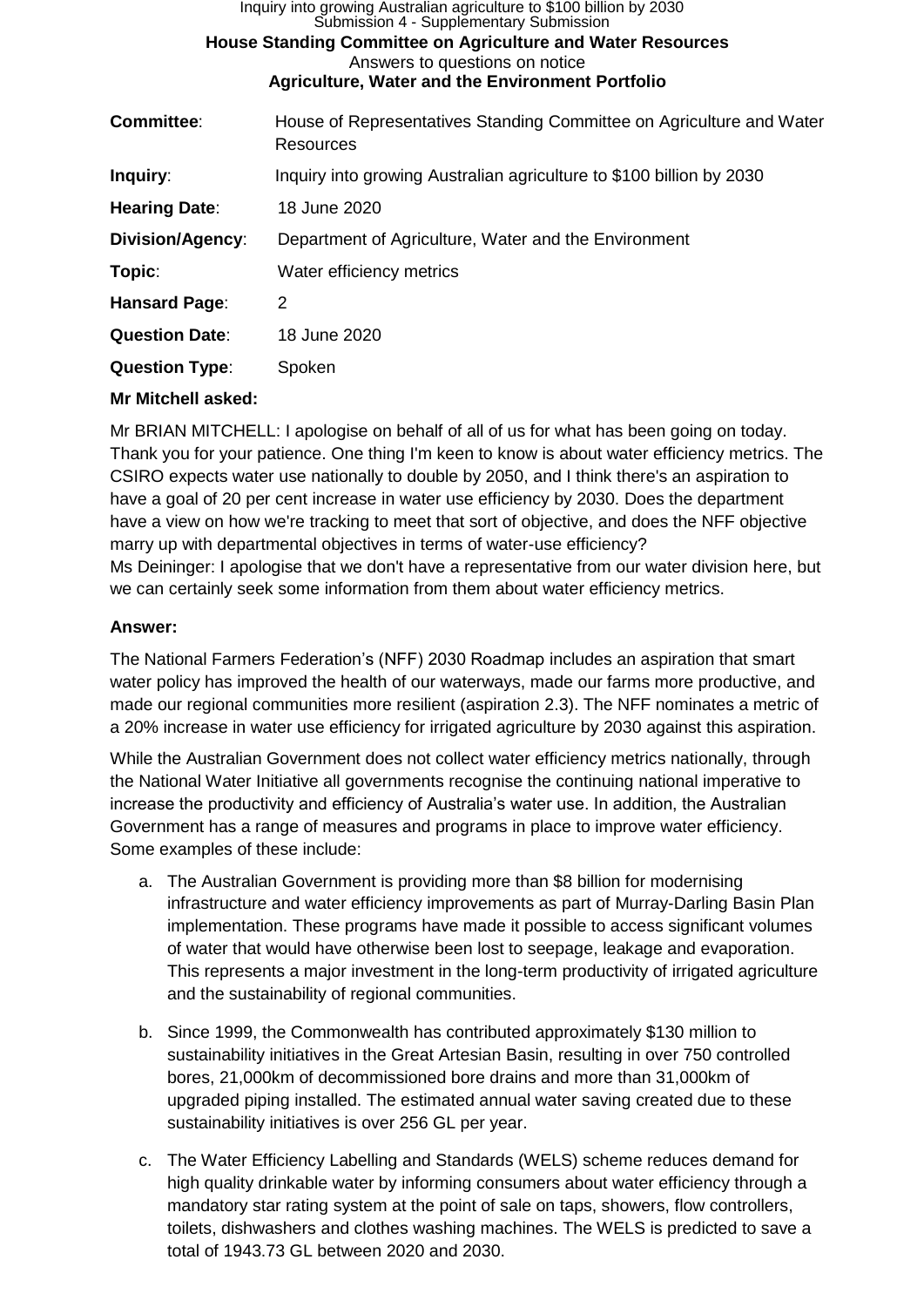| Inquiry into growing Australian agriculture to \$100 billion by 2030<br>Submission 4 - Supplementary Submission<br>House of Representatives Standing Committee on Agriculture and Water Resouces<br>Answers to questions on notice<br><b>Agriculture, Water and the Environment Portfolio</b> |                                                                                  |  |
|-----------------------------------------------------------------------------------------------------------------------------------------------------------------------------------------------------------------------------------------------------------------------------------------------|----------------------------------------------------------------------------------|--|
| <b>Committee:</b>                                                                                                                                                                                                                                                                             | House of Representatives Standing Committee on Agriculture and Water<br>Resouces |  |
| Inquiry:                                                                                                                                                                                                                                                                                      | Inquiry into growing Australian agriculture to \$100 billion by 2030             |  |
| <b>Hearing Date:</b>                                                                                                                                                                                                                                                                          | 18 June 2020                                                                     |  |
| Division/Agency:                                                                                                                                                                                                                                                                              | Department of Agriculture, Water and the Environment                             |  |
| Topic:                                                                                                                                                                                                                                                                                        | Export of sheep limit                                                            |  |
| Hansard Page:                                                                                                                                                                                                                                                                                 | 2                                                                                |  |
| <b>Question Date:</b>                                                                                                                                                                                                                                                                         | 18 June 2020                                                                     |  |
| <b>Question Type:</b>                                                                                                                                                                                                                                                                         | Spoken                                                                           |  |
|                                                                                                                                                                                                                                                                                               |                                                                                  |  |

### **Mr Wilson asked:**

CHAIR: [inaudible]. Can I put you on notice before you go that I will also be seeking an answer to how the original letter received by the exporter on Saturday morning, signed by Deputy Secretary David Hazlehurst, had a 54 kilo limit for sheep that were to be loaded on the boat, and subsequently you provided a directions letter that had a maximum limit of 50 kilograms, which led to 12,468 less sheep being loaded on the boat. I'll be looking forward to an answer to that question and how that came about in the fullness of time.

### **Answer:**

The letter dated 13 June 2020 from Deputy Secretary David Hazlehurst to Rural Export and Trading (WA) Pty Ltd (RETWA) states on page 20 that:

"I have decided that it is necessary to impose a further condition to ensure that the sheep exported on the voyage should be no more than 50kg in weight, thus further mitigating the risk of heat stress."

The condition in the exemption attached to that letter was that:

"The two sheep types described as wethers and with a proposed average weight (no curfew) of 54.00 and 53.00 kg in Appendix 3 on page 9 of the 'June 2020 Animal Welfare Management Plan MV Al Kuwait (LNC 11558)' dated 11 June 2020 and submitted by RETWA to the Department (**The Management Plan**), are to be removed from the consignment prior to its departure."

The two lines as described above in the Management Plan totalled 11,285 head of sheep.

The direction to RETWA from First Assistant Secretary Melissa McEwen issued on 14 June 2020 repeated the condition in the exemption and clarified that the exporter could redraft those lines and export any lighter sheep, stating that:

"For the avoidance of doubt, sheep may be redrafted such that their average weight is no more than 50kg."

RETWA informed the department on 14 June 2020 that it had completely removed those lines of sheep from the consignment.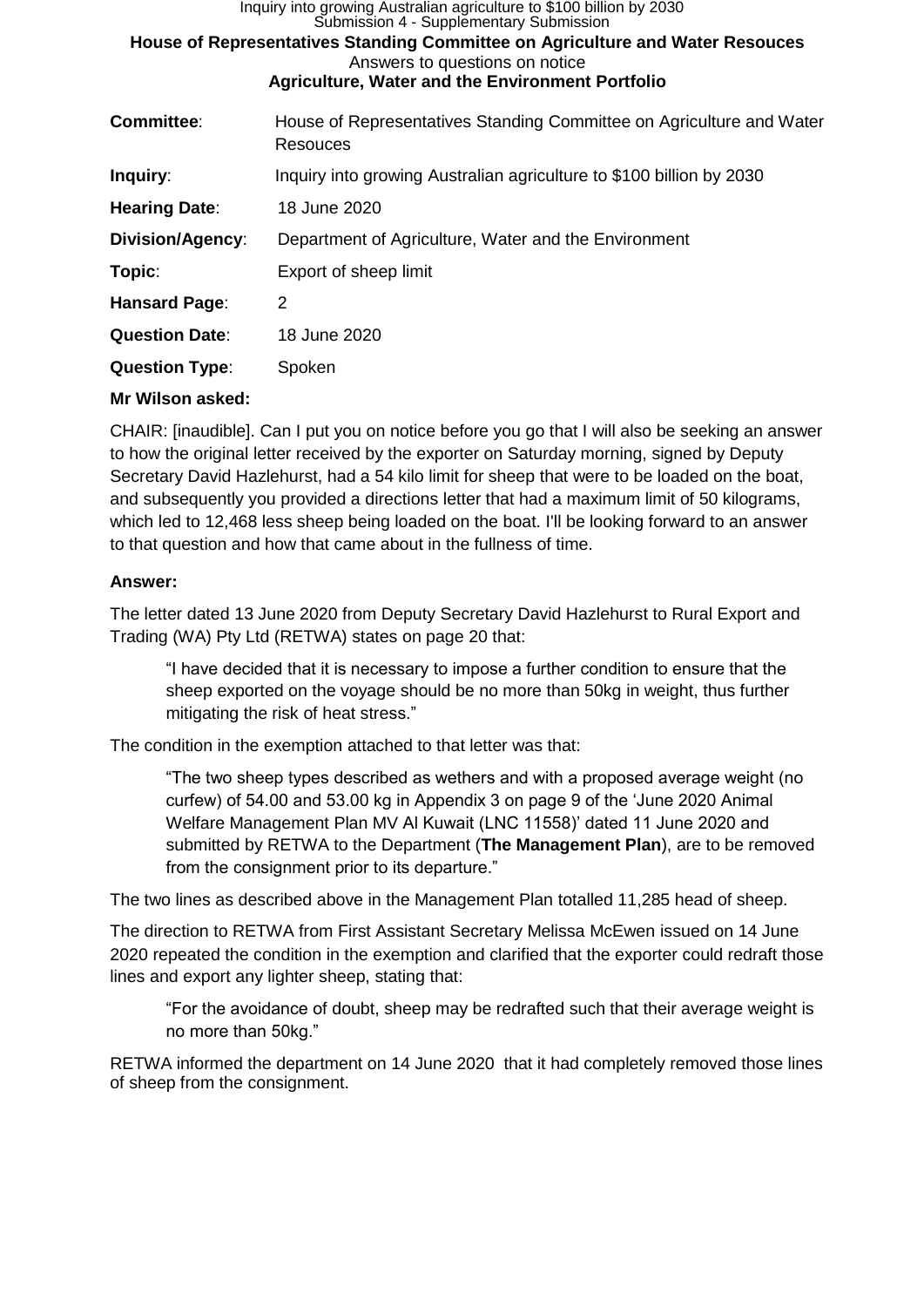implemented and effective as required by the importing country. Citrus Australia has claimed that departmental auditors are overzealous when they audit against those requirements. It is a concern that the department takes seriously and is currently working on with the horticulture industry, and Citrus Australia specifically, to look at alternative ways of gaining the necessary assurance that all importing country requirements are met before issuing export certification. The Export Control Act 2020 will provide greater legislative flexibility and further opportunities for the department and industry to innovate and demonstrate compliance through outcomes based management systems, use of novel technology and other mutually beneficial solutions.

It is government policy to cost recover the cost of export regulatory activity. The need for this function is created by export of goods and it is unreasonable to expect the general taxpayer to fund them. Since horticulture fees were last set in 2015-16, citrus exports have grown by over 20% by volume; and this is primarily due to growing exports to the highly regulated Chinese market. The fees charged by the department reflect the cost of providing this system – and are set in consultation with relevant stakeholders. The department continues to work with industry to explore mechanisms to reduce the cost of the required regulatory oversight of the export process.

3 (a) The Department of Agriculture, Water and the Environment (the department) utilises every opportunity to work with the horticulture industry to advance agricultural export interests.

The process of horticulture market access prioritisation is initially industry-led through the Horticulture Innovation Australia Limited Trade Assessments Panel (TAP) process. Industry participants submit market access applications for assessment by the TAP. If approved as an industry priority, applications enter the relevant export market TAP 'pool'.

Applications should demonstrate export readiness, broad industry support, and a clear, evidence-based technical position supporting the preferred trade pathway.

Applications need to be approved by the TAP as an industry priority and enter the relevant export market pool before the department actively considers and commences market access negotiations for that commodity and market.

Due to the state-based nature of the Australian potato industry and the differing pest and disease status between them, a number of state specific market access applications have been approved by TAP for both ware and seed potatoes. South Australia and Victoria achieved access to the Indonesian market for seed potatoes in 2018. When negotiations for this access began, Tasmania was invited to participate in the process. However it was not in a position to provide the required evidence-based technical information to support a market access request.

This is why, in 2018, the Tasmanian Fruit & Vegetable Export Facilitation Group received grant funding from the department under the Package Assisting Small Exporters (PASE) to deliver a technical and business case to support Tasmanian seed potato access to Indonesia. The PASE project served to strengthen the evidence base for a future TAP application for Tasmanian seed potatoes to access the Indonesian market.

Provision of the grant funding did not commit the department to any timeframes or outcomes with respect to seed potato market access to Indonesia.

The TAP application was approved and entered the Indonesia TAP pool in December 2019.